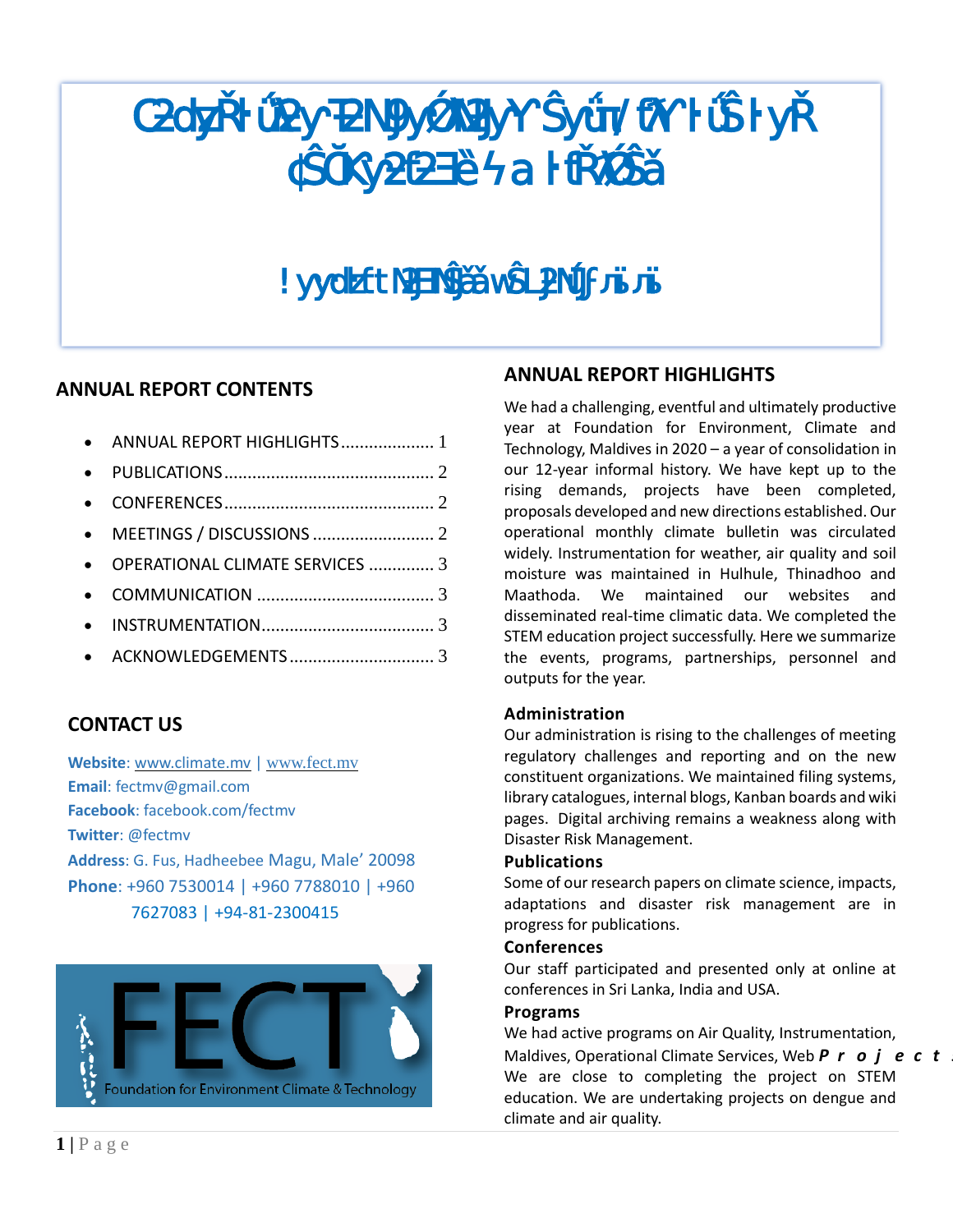## **Proposals**

We submitted responses to the request for information on Climate Change Adaptation Activity sponsored by USAID.

### **Operational Services**

We disseminated our monthly climate reports for Maldives. Our website gave updated the current seasonal climate conditions. Data were continuously being obtained through our instruments and assimilated for climate analysis through the Data Library.

### **Instruments**

We installed and maintained automated environmental observations systems for weather, soil moisture and air pollution in Hulhule, Thinadhoo and Maathoda.

### **Websites**

Our website to promote STEM Education was active throughout the year. We maintained operational climate services, generating content, disseminating regularly, responding to queries.

### **Collaboration**

We collaborated with Maldives National University, Renewable Energy Maldives, Land and Marine Environment (LaMER) and the Small Island Research Group (SIRC/G).

# <span id="page-1-0"></span>**PUBLICATIONS**

### **Papers in Progress:**

- Zubair, L., Ahmed, N., Mohamed, M., Zahid, Climate Drives the Seasonal and Regional Variation in Dengue Incidence in the Maldives.
- Lareef Zubair, Ashara Nijamdeen, the 2014-2016 El Niño in Maldives: Climate, Impacts, Response.
- Gunathilake. C., A. Nijamdeen, L. Zubair (2020). A Decade of Climate Services for Water Management in Maldives.

#### **Technical Reports:**

• Wickramagamage P., Zubair L., Nijamdeen A., Hadgie T., Kailaivasan T., Gunathilake C., Shakira F., Sathyendra D., Athawuda A. (2020) Project Report, STEM Education and Capacity Building in Southern Maldives, Foundation for Environment, Climate and Technology (FECT).

## <span id="page-1-1"></span>**CONFERENCES**

Abbreviations for Conferences Referenced below:

- ICCS: International Conference on Climate Services, Pune, India, February 2020.
- STEM: International Workshop on 'Policy Making for Transforming Silo-Based Education to STEM

Education for Developing Countries', Colombo, Sri Lanka, 10-12 June, 2020

• AGU: American Geophysical Union Fall meeting – Online presentations, December 2020.

### **Abstracts***:*

- Chayana G., Ruchira L., Nijamdeen A., Zubair L., Michael B., (2020) Provision of Climate Advisory for Maldives for Disaster, Health and other Sectoral Management, ICCS.
- Shifaz. M., et.al., (2020) Advancing STEM Education in a Middle and High School in Remote Islands of the Maldives. STEM.
- Zubair, L., et.al., (2020) STEM Education in the Farflung and Vulnerable small islands of Maldives. Can the Work of Scientists be beneficially harnessed? STEM.
- Nijamdeen A., Zubair L., Wickramagamage P., Shifaz M., Hadgie T., Gunatillaka C., (2020) STEM Education in the far flung and vulnerable islands of Maldives: Can the work of Scientists be beneficially harnessed? AGU.

#### **e-poster presentations***:*

• Nijamdeen A., Zubair L., Wickramagamage P., Shifaz M, Hadgie T., Gunatilaka C., (2020) STEM Education in the far flung and vulnerable islands of Maldives: Can the work of Scientists be beneficially harnessed?, AGU Fall Meeting, e-poster session, 11th December 2020 (Link to poster[https://agu2020fallmeeting-](https://agu2020fallmeeting-agu.ipostersessions.com/?s=B1-F5-87-AD-AC-14-0C-8B-60-BC-15-E0-2F-C1-4C-1B)

[agu.ipostersessions.com/?s=B1-F5-87-AD-AC-14-0C-](https://agu2020fallmeeting-agu.ipostersessions.com/?s=B1-F5-87-AD-AC-14-0C-8B-60-BC-15-E0-2F-C1-4C-1B)[8B-60-BC-15-E0-2F-C1-4C-1B](https://agu2020fallmeeting-agu.ipostersessions.com/?s=B1-F5-87-AD-AC-14-0C-8B-60-BC-15-E0-2F-C1-4C-1B) )

## <span id="page-1-2"></span>**MEETINGS / DISCUSSIONS**

### **Internal Meetings***:*

- January 2020 Project Review Meeting at the Old Trinitians' Sports Club, Kandy, Sri Lanka. Professor Jude Fernando participated for this event as a guest.
- January 2020 Communication Workshop at Digana Village Resort, Kandy, Sri Lanka. Especially Mr. Nalaka Gunawardhana, Dr. Lalitha Dissanayake and Prof. P. Wickramagamage participated in this workshop.

### **External Meetings***:*

- February 2020 Chayana Gunathilaka, The Global Framework for Climate Services (GFCS) has teamed up with the Climate Services Partnership (CSP) to organize the Sixth International Conference on Climate Services, Pune, India.
- March 2020 Piushani Ellegala, International Visitor Leadership program, Washington, USA.